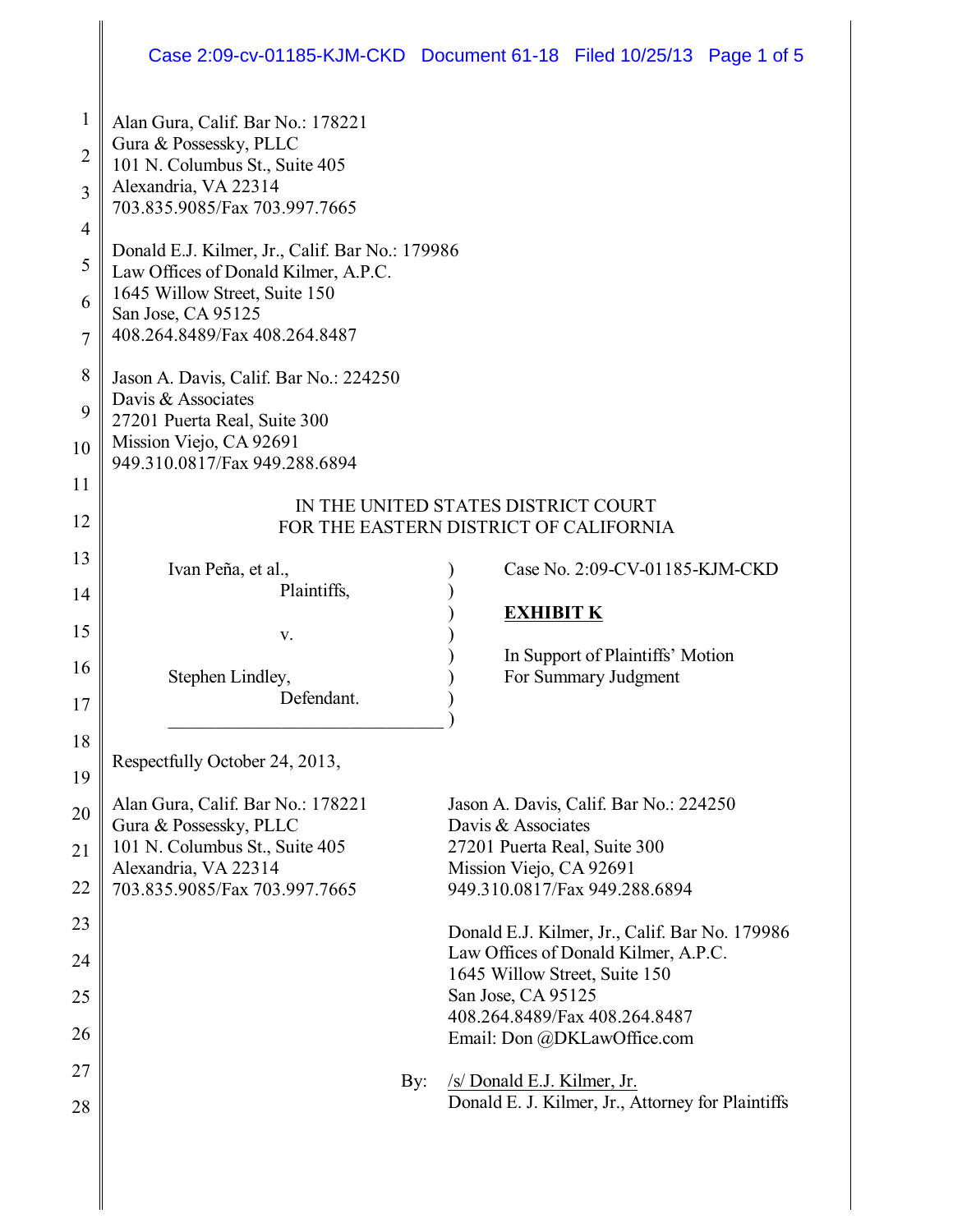## **CHIEF, METROPOLITAN POLICE DEPARTMENT**

#### **\_\_\_\_\_\_\_\_\_\_\_\_\_\_\_\_\_\_\_\_\_\_\_\_\_\_\_\_\_\_\_\_\_\_\_\_\_\_\_\_\_\_\_\_\_\_\_\_\_\_\_\_\_\_\_\_ NOTICE OF EMERGENCY AND PROPOSED RULEMAKING**

The Chief of the Metropolitan Police Department, pursuant to subsections  $504(e)(4)$ , 504(f), and section 712 of the Firearms Regulations Control Act of 1975 (Act), effective March 31, 2009 (D.C. Law 17-0372; 56 DCR 1365), hereby gives notice of the adoption on an emergency basis of an amendment to add sections 2323 and 2324 to Chapter 23 (Guns and Other Weapons) of Title 24 (Public Space and Safety) of the District of Columbia Municipal Regulations (DCMR). The rulemaking: 1) revises the roster of handguns determined not to be unsafe prescribed by subsection 504(a) of the Act, and establishes which single action revolvers are permissible pursuant to subsection 504(e) of the Act, by adding suitable firearms, including single action revolvers, to the newly created District Roster of Handguns Determined Not to be Unsafe; and 2) interprets the term "assault weapons", pursuant to § 101(3A) of the Act. The creation of the District Roster and the additions to it were made based upon: 1) recognition that California permits sale of firearms that have superficial differences to those firearms on its roster; 2) recognition that some handguns that have been placed on the California roster as safe handguns have been removed for administrative reasons not related to the handguns' safety; and 3) review of similar safe gun rosters maintained by Maryland and Massachusetts.

Emergency rulemaking action is necessary to interpret and implement the provisions of sections 101(3A) and 504 of the Act and to add suitable weapons to the District's Roster of Handguns Determined Not to be Unsafe. Emergency rulemaking will immediately clarify those firearms that should be added to the list to continue the District's compliance with the Supreme Court's decision and mandate in *District of Columbia v. Heller* concerning a person's constitutional right to legally possess a firearm in a person's home for the purpose of self-defense.

This emergency rulemaking was adopted on June 17, 2009, and became effective immediately. The emergency rulemaking will expire after one hundred and twenty (120) days, or upon publication of a Notice of Final Rulemaking in the D.C. Register, whichever occurs first.

The Chief also gives notice of her intent to take final rulemaking action to adopt the proposed rulemaking in not less than thirty (30) days from the date of publication of this notice in the D.C. Register.

### **Chapter 23 of Title 24 DCMR is amended to add section 2323 and 2324 to read as follows:**

**2323 DISTRICT ROSTER OF HANDGUNS DETERMINED NOT TO BE UNSAFE**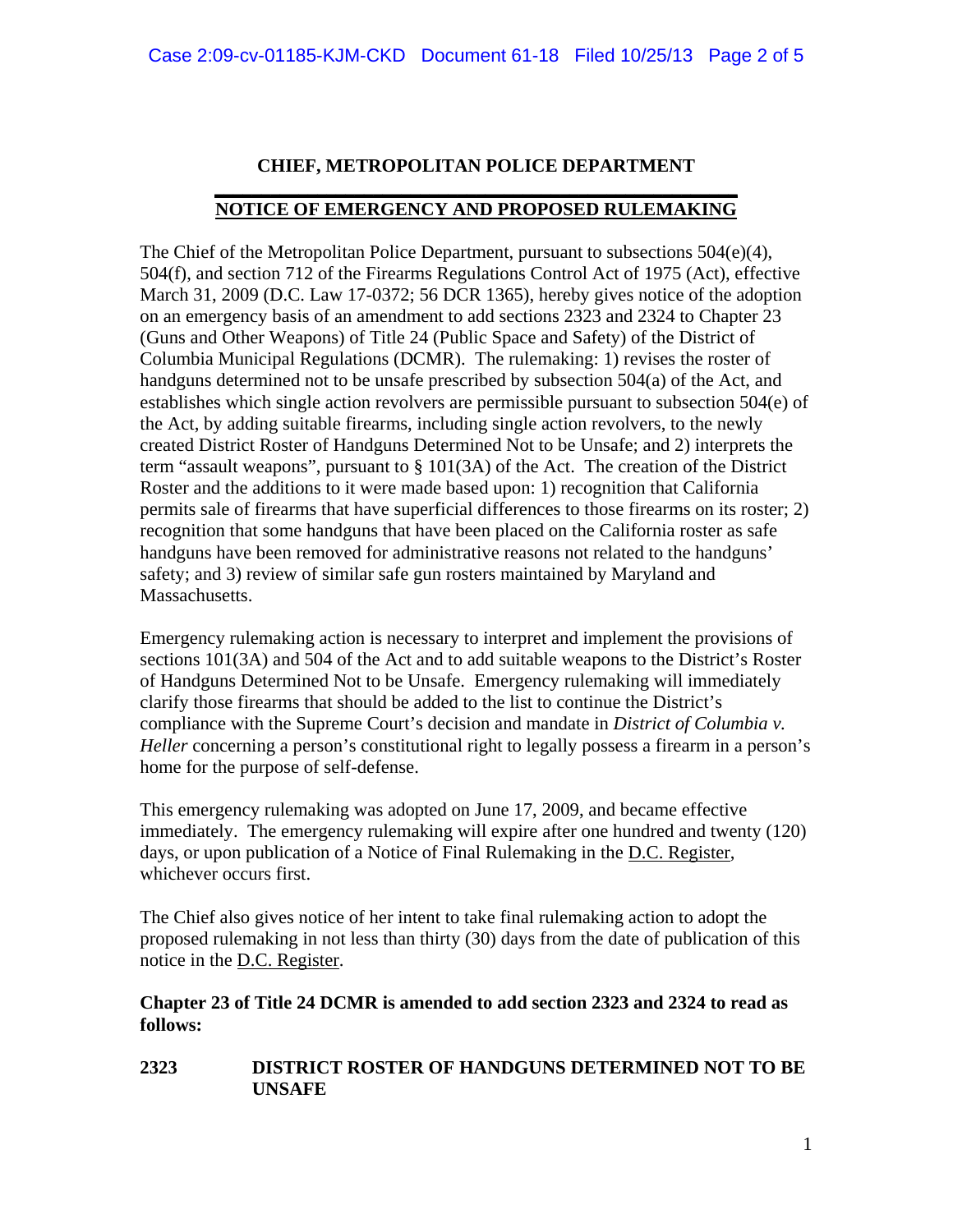- 2323.1 The Metropolitan Police Department shall establish the District Roster of Handguns Determined Not to be Unsafe (District Roster). Pursuant to subsections 504(e)(4) and 504(f) of the Firearms Regulations Control Act of 1975 (Act), effective March 31, 2009 (D.C. Law 17-0372; 56 DCR 1365), the District Roster shall constitute the roster of pistols that may be manufactured, sold, given, loaned, exposed for sale, transferred, or imported into the District of Columbia notwithstanding subsection 504(a) of the Act, and that may be owned or possessed within the District of Columbia notwithstanding subsection 504(b) of the Act.
- 2323.2 The District Roster shall include:
	- (a) Any pistol that is on the California Roster of Handguns Certified for Sale (also known as the California Roster of Handguns Determined Not to be Unsafe) (California Roster), pursuant to California Penal Code § 12131, as of January 1, 2009, unless such pistol is an unregisterable firearm pursuant to section 202 of the Firearms Regulations Control Act of 1975, effective March 31, 2009 (D.C. Law 17-0372; 56 DCR 1365);
	- (b) Any pistol that was listed on the California Roster prior to January 1, 2009, which was, or is subsequently, removed from the California Roster for any reason not related to the pistol's safety;
	- (c) Any pistol listed on the January 1, 2009, Maryland Department of State Police Official Handgun Roster, as of January 1, 2009, published as Attachment A to this section, unless such pistol is an unregisterable firearm pursuant to section 202 of the Firearms Regulations Control Act of 1975, effective March 31, 2009 (D.C. Law 17-0372; 56 DCR 1365); and
	- (d) Any pistol listed on the Commonwealth of Massachusetts Executive Office of Public Safety and Security Approved Firearms Roster, as of April 2, 2009, published as Attachment B to this section, unless such pistol is an unregisterable firearm pursuant to section 202 of the Firearms Regulations Control Act of 1975, effective March 31, 2009 (D.C. Law 17-0372; 56 DCR 1365).
- 2323.3 A pistol shall be deemed to be included on the District Roster if another pistol made by the same manufacturer is already listed and the unlisted pistol differs from the listed firearm only in one or more of the following features:
	- (a) Finish, including, but not limited to, bluing, chrome-plating, oiling, or engraving.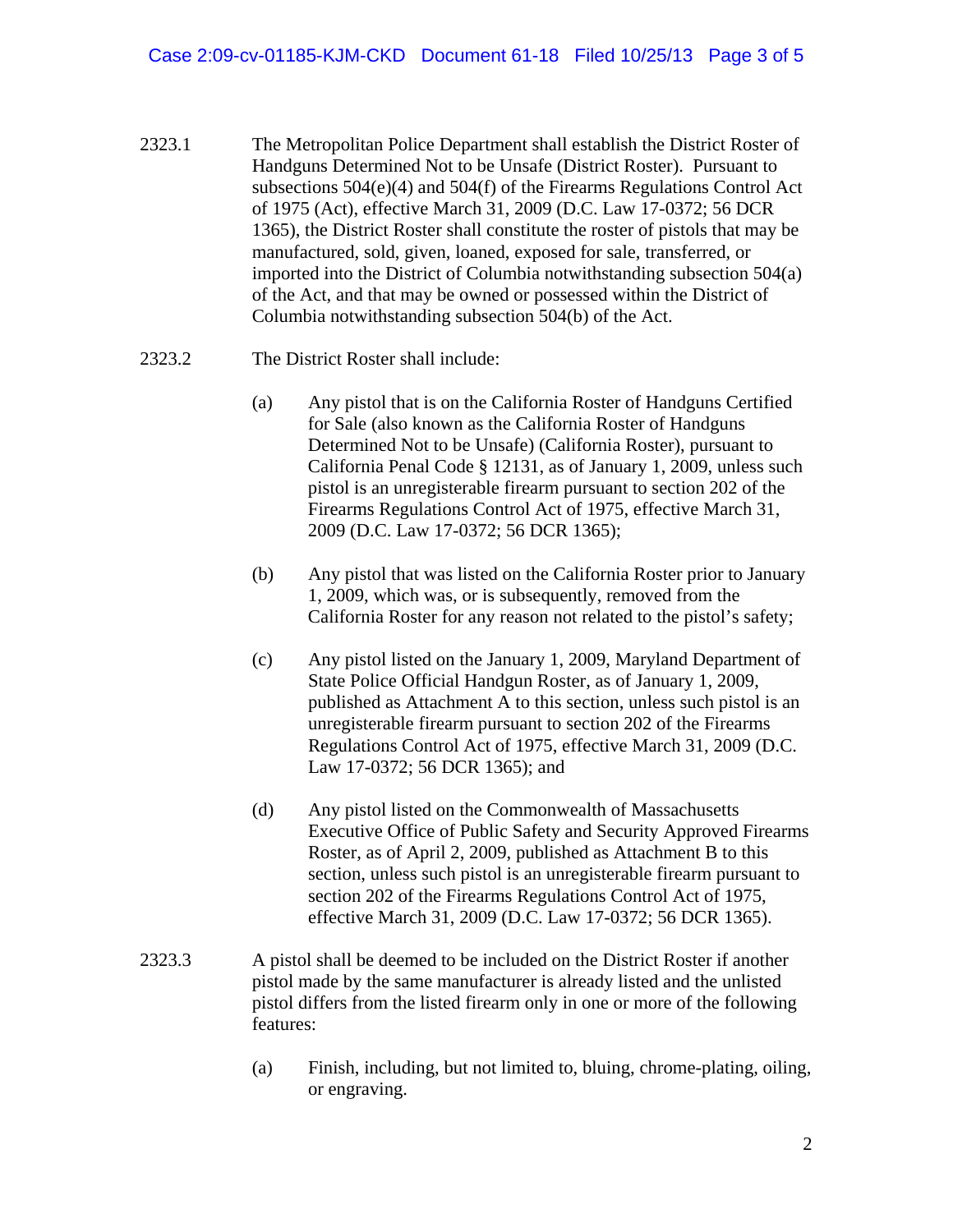- (b) The material from which the grips are made.
- (c) The shape or texture of the grips, so long as the difference in grip shape or texture does not in any way alter the dimensions, material, linkage, or functioning of the magazine well, the barrel, the chamber, or any of the components of the firing mechanism of the pistol.
- (d) Any other purely cosmetic feature that does not in any way alter the dimensions, material, linkage, or functioning of the magazine well, the barrel, the chamber, or any of the components of the firing mechanism of the pistol.
- 2323.4 Any applicant seeking to have a pistol registered under subsection 2323.3 shall provide to the Chief all of the following:
	- (a) The model designation of the listed firearm.
	- (b) The model designation of each firearm that the applicant seeks to have registered under this section.
	- (c) A statement, under oath, that each unlisted pistol for which registration is sought differs from the listed pistol only in one or more of the ways identified in subdivision (a) and is in all other respects identical to the listed pistol.
- 2323.5 Any decision refusing registration pursuant to this section may be appealed to the Chief pursuant to section 210 of the Firearms Regulations Control Act of 1975, effective March 31, 2009 (D.C. Law 17-0372; 56 DCR 1365), and thereafter to the Office of Adjudication and Hearings pursuant to subsection (b-2) of section 6 of the Office of Administrative Hearings Establishment Act of 2001, effective March 31, 2009 (D.C. Law 17-0372; 56 DCR 1365). In any such appeal, the applicant shall bear the burden of demonstrating that the Chief's decision should be reversed and registration permitted.
- 2323.6 The make and model of any pistol registered pursuant to §§ 2323.3 through 2323.5 shall be recorded by the Metropolitan Police Department in such a manner to allow the Chief to waive the requirements of § 2323.4 in the event an additional applicant seeks registration for an identical pistol.

## **2324 INTERPRETATION OF ASSAULT WEAPONS DEFINITION**